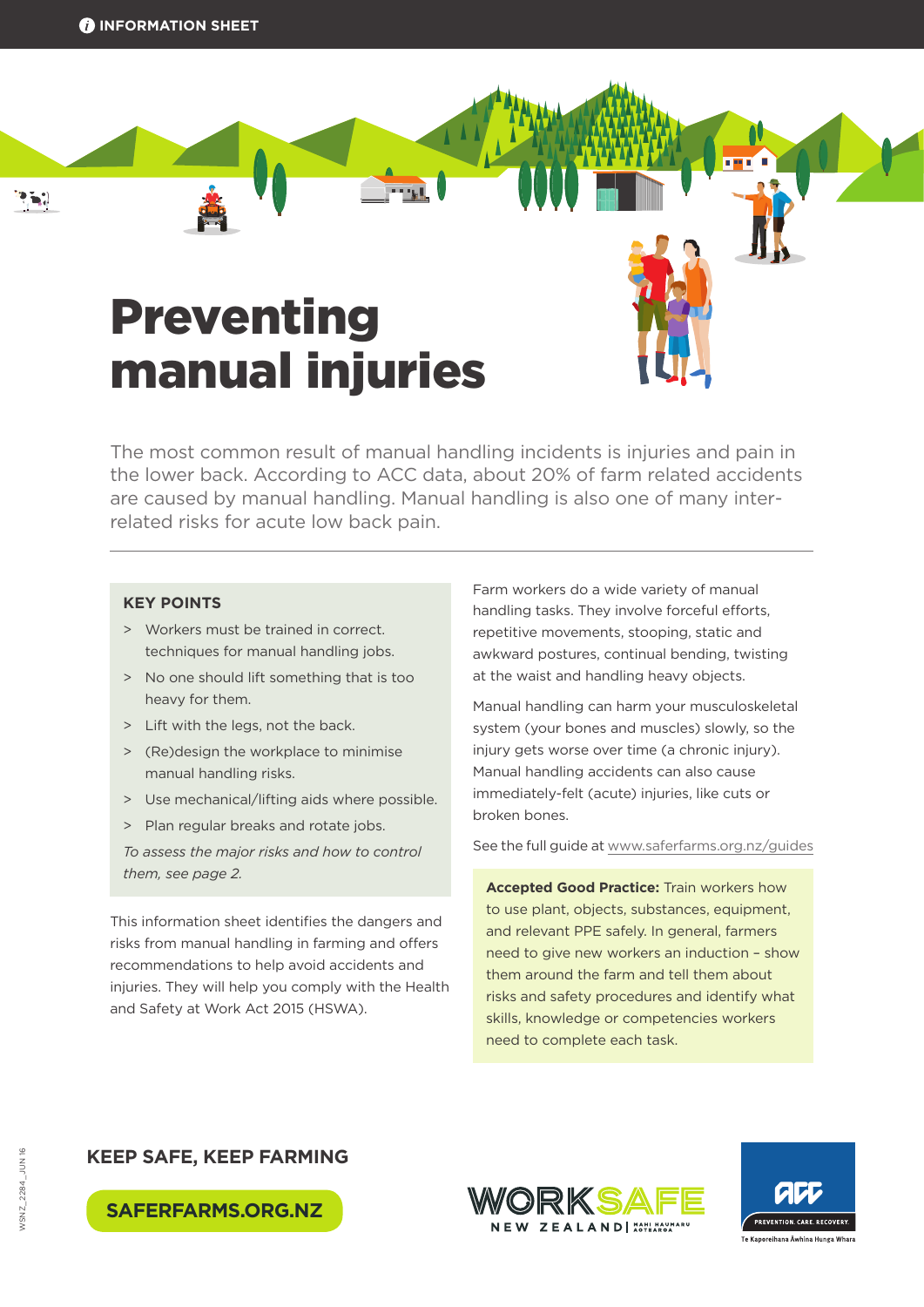**The Law:** The Health and Safety at Work Act 2015 (HSWA) is New Zealand's work health and safety law. The Act requires that a person conducting a business or undertaking (PCBU) must ensure, so far as reasonably practicable, the health and safety of workers. The duties of a PCBU apply to all work activities and places work is carried out on a farm.

#### **HEALTH AND SAFETY LEGAL REQUIREMENTS**

The primary duties of a PCBU include:

- > providing and maintaining a safe work environment, safe plant and structures and safe systems of work
- > providing any information, training, instruction or supervision that is necessary to protect everyone from the health and safety risks at work.

Workers must:

- > take reasonable care for their own health and safety and that their actions or inactions do not harm the health and safety of others
- > co-operate with any reasonable health and safety policy or procedure of the PCBU notified to them and comply with any reasonable instruction given by the PBCU (eg using personal protective equipment).

| <b>TABLE OF RISKS</b>                                                                    |                                                                                                                                                                                                                                                                                                                                                                                                                                                                                                                                                                                                                                                                                                                                           |
|------------------------------------------------------------------------------------------|-------------------------------------------------------------------------------------------------------------------------------------------------------------------------------------------------------------------------------------------------------------------------------------------------------------------------------------------------------------------------------------------------------------------------------------------------------------------------------------------------------------------------------------------------------------------------------------------------------------------------------------------------------------------------------------------------------------------------------------------|
| <b>Risk</b>                                                                              | <b>Good Practice</b>                                                                                                                                                                                                                                                                                                                                                                                                                                                                                                                                                                                                                                                                                                                      |
| <b>LIFTING AND</b><br><b>MOVING OBJECTS</b><br><b>ON THE FARM</b>                        | > Look at ways to reduce lifting heavy items.<br>> Move your feet rather than twist your back.<br>> Keep the load in front and close to your body.<br>> During long shifts, change tasks around to give muscles a break.<br>> Avoid lifting sheep if possible. Use gates and ramps where available. If a sheep must<br>be lifted, use your legs, not your back.<br>> Lift calves using your legs and keep your back as straight as possible.                                                                                                                                                                                                                                                                                              |
| <b>SUSTAINED</b><br><b>POSTURES</b>                                                      | Plan regular rest breaks so awkward positions are not held for too long.<br>><br>> Rotate jobs often and alter the working position as much as possible.<br>> For seated tasks (unless the backrest interferes with the actions) use seats that are<br>adjustable, have a backrest that fits the spine and swivels.<br>> For standing tasks provide a:<br>- chair, stool or support so the worker can alternate between sitting and standing.<br>Where possible, have suitable floor covering to cushion concrete and other hard floors.<br>> A standing work position is best when:<br>- handling large bulky loads, using forceful movements, reaching, moving in and out<br>of the work area often or when lacking knee room or space. |
| <b>REPETITIVE</b><br><b>ACTIONS</b>                                                      | > Avoid double handling, share heavy workloads and use mechanical aids where possible.                                                                                                                                                                                                                                                                                                                                                                                                                                                                                                                                                                                                                                                    |
| <b>OVERREACHING</b><br><b>OR HANDLING</b><br><b>WITH THE ARMS</b><br><b>OUTSTRETCHED</b> | > Use mechanical aids where possible, use turntables, hoists, trolleys and slides to move<br>objects, rather than relying on body strength.                                                                                                                                                                                                                                                                                                                                                                                                                                                                                                                                                                                               |

## **KEEP SAFE, KEEP FARMING**

**SAFERFARMS.ORG.NZ**